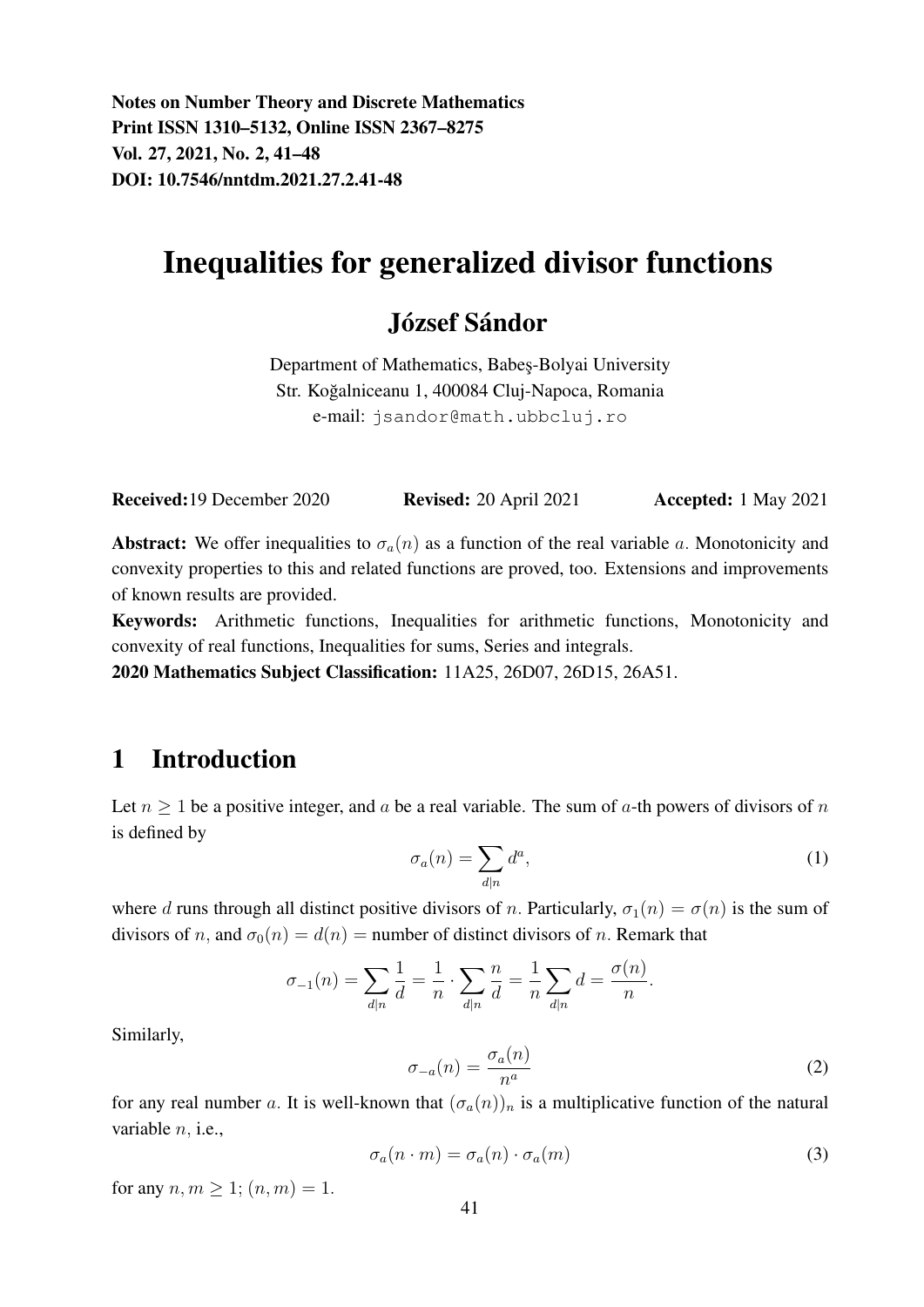In other words, if  $n = \prod_{r=1}^{r}$  $i=1$  $p_i^{a_i}$   $(r \ge 1)$  is the prime factorization of n, then

$$
\sigma_a(n) = \prod_{i=1}^r \sigma_a(p_i^{a_i}) = \prod_{i=1}^r \frac{p_i^{a(a_i+1)} - 1}{p_i^a - 1}.
$$
\n(4)

The unitary sum of divisor function  $\sigma_a^*(n)$  is defined as

$$
\sigma_a^* = \sum_{d|n,(d,n/d)=1} d^a,\tag{5}
$$

i.e., the sum of a-th powers of the unitary divisors of n, where  $d | n$  is a unitary divisor of n, if  $(d, n/d) = 1$ . It is well-known also (see e.g. [2, 3, 6]) that  $(\sigma_a^*(n))_n$  is a multiplicative function of  $n$ , i.e., fot the above prime factorization of  $n$  one has

$$
\sigma_a^*(n) = \prod_{i=1}^r \sigma_a^*(p_i^{a_i}) = \prod_{i=1}^r (p_i^{a \cdot a_i} + 1).
$$
 (6)

There are many known inequalities for  $\sigma_a(n)$  and  $\sigma_a^*(n)$ , when  $a = 1$  or  $a = k$  = positive integer. For example, a result of Sándor–Tóth [2] states that

$$
\frac{\sigma_k(n)}{d(n)} > n^{k/2} \tag{7}
$$

for  $n > 1$ ,  $k \ge 1$  integers. A result by the author [5] states that

$$
\frac{\sigma_k(n)}{\sigma_k^*(n)} < \frac{d(n)}{d^*(n)}.\tag{8}
$$

In what follows, we will obtain extensions and refinements of (7), (8); and many related inequalities will be offered. For other inequalities, see [7].

## 2 Monotonocity and convexity properties

**Theorem 1.** *The applications*  $f, g : \mathbb{R} \to \mathbb{R}_+$ , *defined by*  $f(a) = \sigma_a(n)$  *and*  $g(a) = \sigma_a^*(n)$  *are log-convex functions for any fixed integer*  $n \geq 1$ .

*Proof.* The log-convexity of the function  $f(a)$  means that the function  $F(a) = \log f(a)$  is convex. It is well-known, that for continuous functions, a function is convex iff it is Jensen-convex. As  $f(a)$  is sum of continuous functions, clearly it is continuous, too. Thus, we have to prove that  $log f(a)$  is Jensen-convex, i.e.,

$$
\log f\left(\frac{a+b}{2}\right) \le \frac{\log f(a) + \log f(b)}{2} \tag{9}
$$

or equivalently

$$
f^{2}\left(\frac{a+b}{2}\right) \le f(a) \cdot f(b),\tag{10}
$$

where  $a, b$  are real numbers.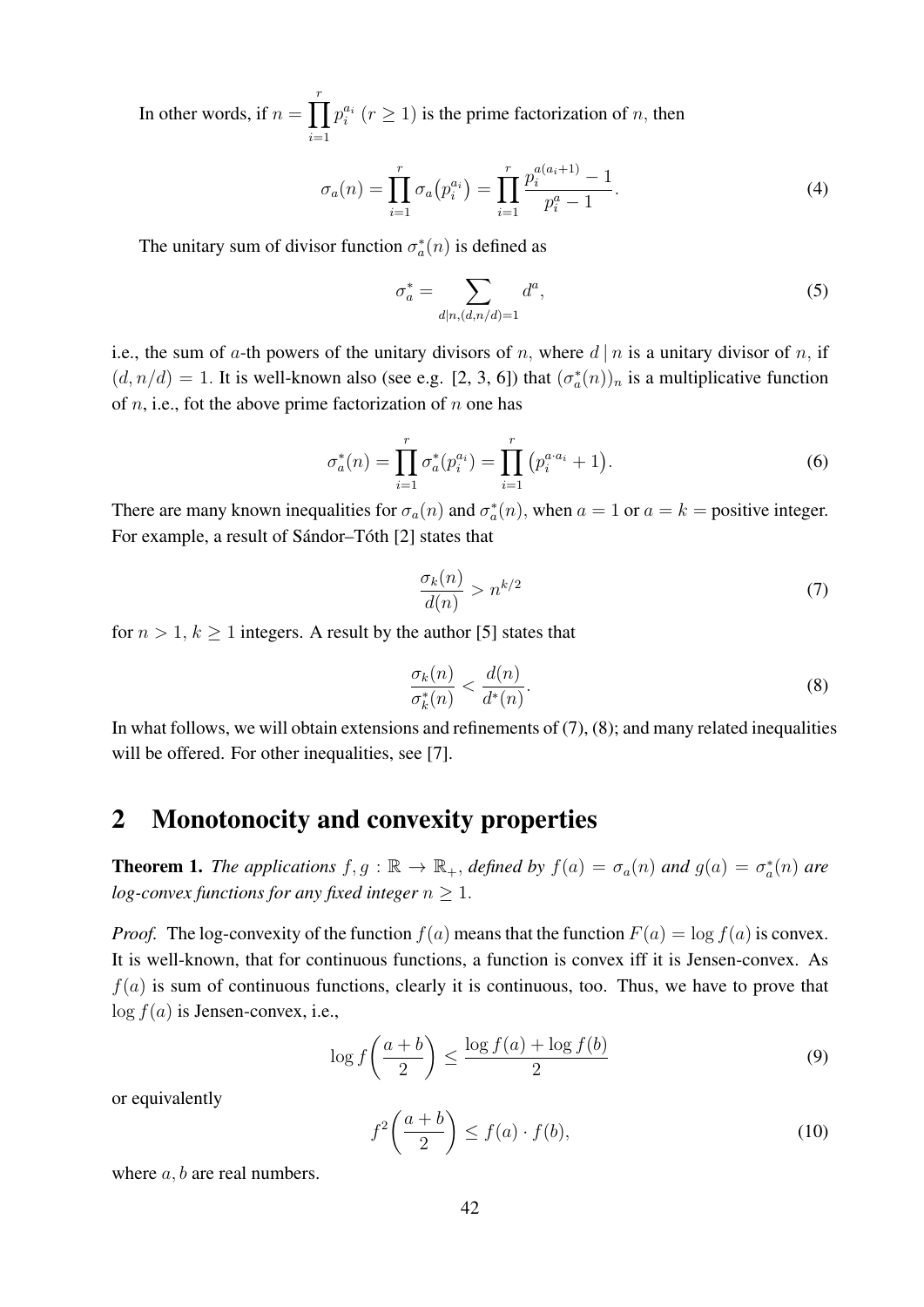In order to prove (10), we apply the Cauchy–Bunyakovsky inequality (see [1])

$$
\left(\sum_{i=1}^r x_i y_i\right)^2 \le \left(\sum_{i=1}^r x_i^2\right) \cdot \left(\sum_{i=1}^r y_i^2\right) \tag{11}
$$

for  $x_i = d_i^{a/2}$  $a_i^{a/2}, y_i = d_i^{b/2}$  $i^{0/2}$ , where  $1 = d_1 < d_2 < \cdots < d_r = n$  are the distinct divisors of n. As

$$
\sum_{i=1}^{n} d_i^a = f(a), \quad \sum_{i=1}^{r} d_i^b = f(b), \quad \sum_{i=1}^{r} d_i^{(a+b)/2} = f((a+b)/2),
$$

by  $(11)$  we get relation  $(10)$ .

Applying the same inequality to  $x_i = (d_i^*)^{a/2}$ ,  $y_i(d_i^*)^{b/2}$ , where  $1 \le d_1^* < d_2^* < \cdots < d_r^* = n$ are the distinct unitary divisors of  $n$ , we get

$$
g^2\left(\frac{a+b}{2}\right) \le g(a) \cdot g(b),
$$

i.e., the function  $q(a)$  will be log-convex, too.

**Remark 1.** As there is equality in (11) only if  $(x_i)$  and  $(y_i)$  are proportional, i.e.  $x_i/y_i = \lambda$  $(i = 1, 2, \ldots, r)$   $\lambda$  = *constant, clearly there is an equality in* (10) *only for*  $a = b$ .

Corollary 1.

$$
\left[\sigma_{(a+b)/2}(n)\right]^2 \le \sigma_a(n)\sigma_b(n) \le \left[\frac{\sigma_a(n) + \sigma_b(n)}{2}\right]^2.
$$
 (12)

*The sequence of general term*

$$
t_k = \frac{\sigma_k(n)}{\sigma_{k-1}(n)} \quad (k \ge 1)
$$

*is strictly increasing for any fixed*  $n > 1$ .

 $-$  *Indeed, the second inequality of* (12) *follows by*  $xy \leq \left(\frac{x+y}{2}\right)$  $\left(\frac{+y}{2}\right)^2$ , where  $x = \sigma_a(n)$ ,  $y = \sigma_b(n)$ . *For*  $a = k - 1$ ,  $b = k + 1$  *we set from* (12) *that*  $(\sigma_k(n))^2 < \sigma_{k-1}(n) \cdot \sigma_{k+1}(n)$ ; *i.e.*  $t_k < t_{k+1}$ .

Corollary 2.

$$
n^{a/2} \le \frac{\sigma_a(n)}{d(n)} \le \frac{\sigma_{2a}(n)}{\sqrt{d(n)}}\tag{13}
$$

*for any*  $a \in \mathbb{R}$ .

*Indeed, let*  $b = -a$  *in* (12)*. By relation* (2) *we get the left-hand side of* (13)*. Let now*  $a \rightarrow a + b$ ,  $b \rightarrow a - b$  *in the left-hand side of* (12)*. We get the inequality* 

$$
(\sigma_a(n))^2 \le \sigma_{a+b}(n) \cdot \sigma_{a-b}(n). \tag{14}
$$

*By letting*  $b = a$  *in* (14)*, we get the right-hand side of* (13)*.* 

**Remark 2.** All the above inequalities (12)–(14) hold true also for  $\sigma_a^*(n)$  in plane of  $\sigma_a(n)$ , etc.

**Theorem 2.** *The functions*  $F, G : (0, \infty) \to \mathbb{R}$  *defined by* 

$$
F(a) = \sigma_a(n) / \binom{n}{2}; \quad G(a) = \sigma_a^*(n) / \binom{n}{2}
$$
 (15)

*are strictly increasing functions. The functions*  $F_1, G_1 : (-\infty, 0) \to \mathbb{R}$  *with the same definitions as above, are strictly decreasing.*

 $\Box$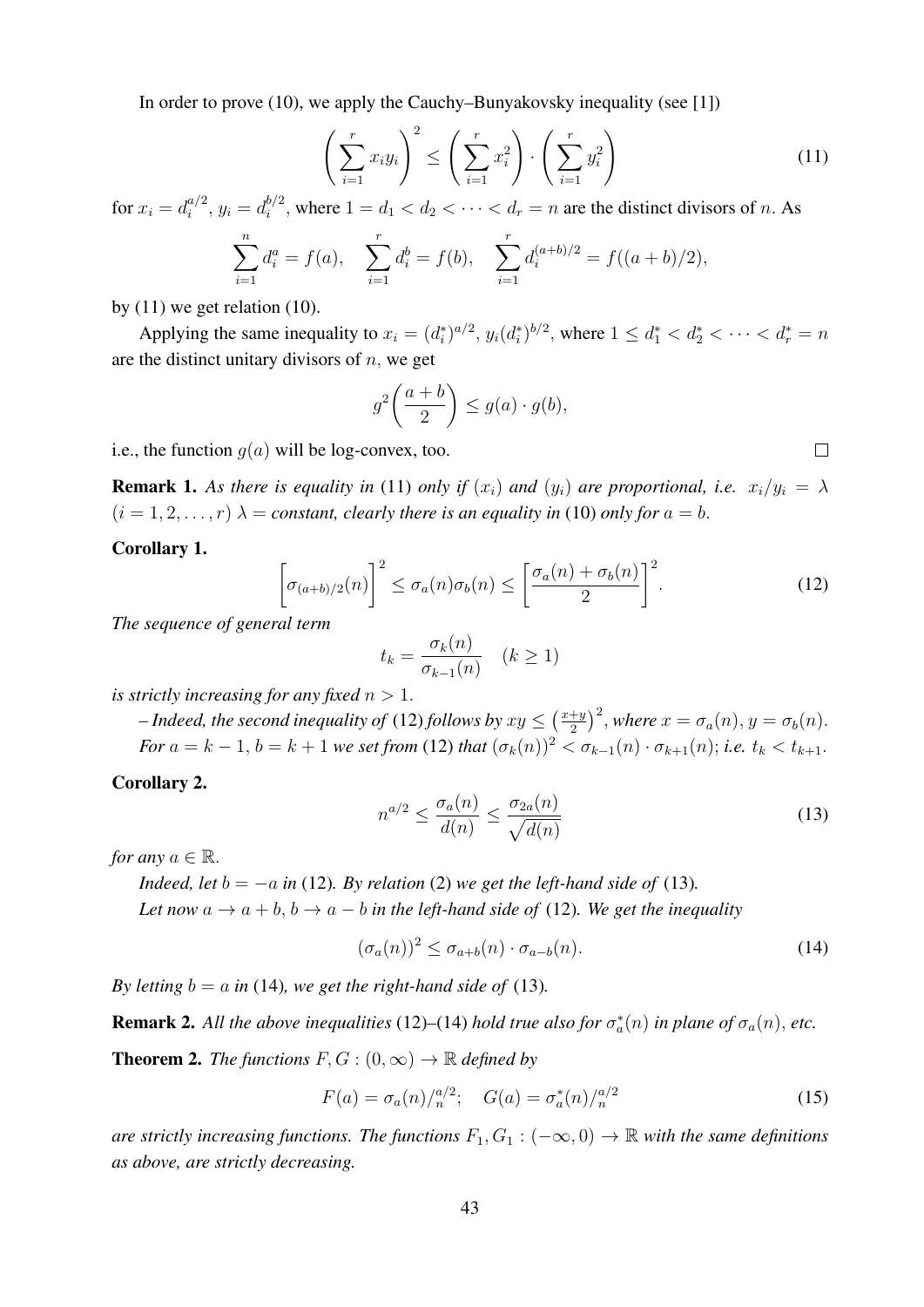*Proof.* Let p be a prime number. As  $F(p^{\alpha}) = \frac{\sigma_a(p^{\alpha})}{p^{a\alpha}} = s(a)$ , we will prove first that  $s(a)$ is strictly increasing. Then, as

$$
F(a) = \prod_{i=1}^r \frac{\sigma_a(p_i^{\alpha_i})}{p_i^{a\alpha_i/2}},
$$

 $F(a)$  will be strictly increasing as the product of strictly increasing positive functions.

By (4) one has

$$
\log s(a) = \log (p^{a(\alpha+1)} - 1) - \log(p^{a} - 1) - \frac{a\alpha}{2} \log p = S(a).
$$

One has for the derivative of  $S(a)$  that

$$
S'(a) = \frac{(\alpha+1)p^{a(\alpha+1)}\log p}{p^{a(\alpha+1)}-1} - \frac{p^a\log p}{p^a-1} - \frac{\alpha}{2}\log p.
$$

By letting  $p^a = x$ , after some elementary computations, we get

$$
S'(a) \cdot \frac{2(x-1) \cdot (x^{\alpha+1} - 1)}{\log p} = x^{\alpha+2} \cdot (\alpha) - x^{\alpha+1} \cdot (\alpha+2) + x \cdot (\alpha+2) - \alpha = M(x).
$$

Now, remark that  $M(1) = 0$ ,

$$
M'(x) = (\alpha + 2) \cdot [\alpha \cdot x^{\alpha+1} - (\alpha + 1) \cdot x^{\alpha} + 1] = (\alpha + 2) \cdot N(x).
$$

Here  $N(1) = 0$  and  $N'(x) = (\alpha + 1) \cdot x^{\alpha-1} \cdot (x - 1) > 0$ , as  $x = p^{\alpha} > 1$ ,  $\alpha \ge 1$ . Therefore,  $N(x)$  is strictly increasing, implying  $N(x) > N(1) = 0$ , so  $M'(x) > 0$ . Thus, finally, we get  $M(x) > M(1) = 0$ , so  $S'(a) > 0$ , and thus  $S(a)$  is strictly increasing. This means that  $s(a)$  is strictly increasing, and the first part of Theorem 2 is proved.

For the second part, remark that  $\sigma_a^*(p^{\alpha}) = p^{a\alpha} + 1$ , and it will be sufficient to consider the monotonicity of

$$
\log(p^{a^{\alpha}} + 1) - \frac{a\alpha}{2}\log p = h(a).
$$

As

$$
\frac{h'(a)}{\alpha \log p} = \frac{p^{a\alpha}}{p^{a\alpha} + 1} - \frac{1}{2} = \frac{x^{\alpha} - 1}{2(x^{\alpha} + 1)},
$$

where  $x = p^a > 1$  for  $a > 0$ . Clearly  $x^{\alpha} - 1 > 0$ , so  $h'(a) > 0$ , and the proof of second part of the theorem follows. For  $a < 0$  we get  $0 < x < 1$ , and all can be replaced for  $F_1$  and  $G_1$ , will be strictly decreasing.  $\Box$ 

#### Corollary 3.

$$
\frac{\sigma_a(n)}{d(n)} > n^{a/2} \text{ for } n > 1, \ a \neq 0. \tag{16}
$$

*As*

$$
\lim_{a \to 0} \frac{\sigma_a(p^{\alpha})}{p^{a\alpha/2}} = \lim_{a \to 0} \frac{p^{a(\alpha+1)} - 1}{p^a - 1} = \alpha + 1
$$

*(by L'Hospital's rule) and as*

$$
F(a) > \lim_{a \to 0} f(a) = (\alpha_1 + 1) \cdots (\alpha_r + 1) = d(n),
$$

*relation* (16) *follows from the first part of Theorem 2. From*  $F_1(a) > \lim_{a\to 0} F_1(a)$  *for*  $a < 0$ *, we get the same inequalities.*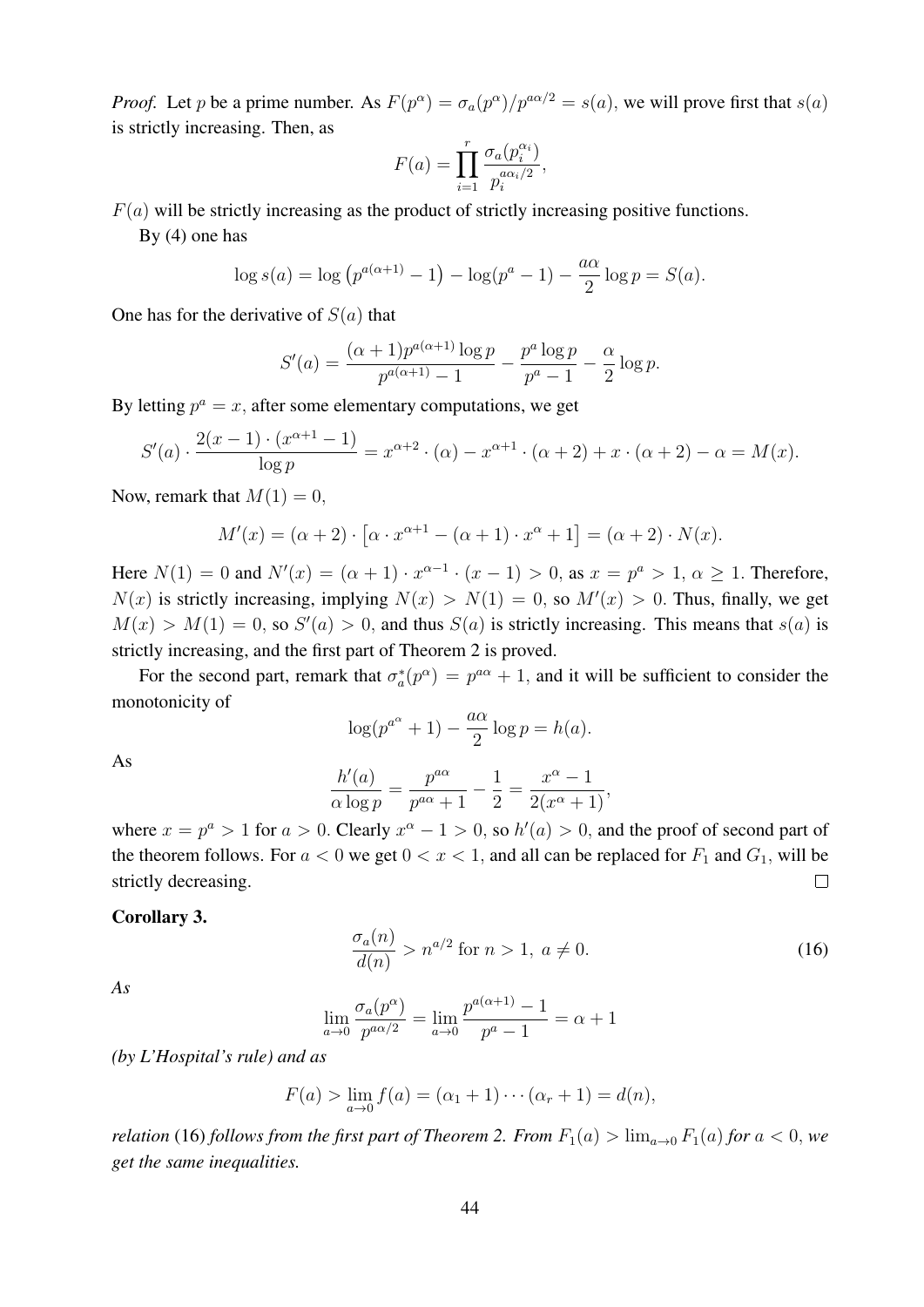Corollary 4.

$$
\frac{\sigma_a^*(n)}{d(n)} > n^{a/2} \text{ for } n > 1, \ a \neq 0. \tag{17}
$$

*This follows in a similar manner, from the second part of Theorem 2, first for* G(a), *then for*  $G_1(a)$ .

**Theorem 3.** *The function*  $H : (0, \infty) \to \mathbb{R}$ , *defined by* 

$$
H(a) = \sigma_a(n)/\sigma_a^*(n)
$$
 (n > 1 fixed)

*is strictly decreasing. The function*  $H_1$ :  $(-\infty, 0) \to \mathbb{R}$  *with the same definition is strictly increasing.* 

*Proof.* For  $n = p_1^{\alpha_1} \cdots p_r^{\alpha_r}$  one has

$$
H(n) = \sigma_a(p_1^{\alpha_1}) \cdots \sigma_a(p_r^{\alpha_r}) / \sigma_a^*(\sigma_a^{p_1}) \cdots \sigma_a^*(p_r^{\alpha_1}) = f_1(a) \cdots f_r(a);
$$

where  $f_i(a) = \frac{\sigma_a(p_i^{\alpha_i})}{\sigma_a^*(p_i^{\alpha_i})}$ , so it will be sufficient to prove that

$$
k(a) = \frac{\sigma_a(p^{\alpha})}{\sigma_a^*(p^{\alpha})} = \frac{p^{a(\alpha+1)} - 1}{p^a - 1} \frac{p^{a\alpha} + 1}{p^a - 1}
$$

will be strictly decreasing for fixed prime  $p > 1$ . One has

$$
\log k(a) = \log(p^{a(\alpha+1)} - 1) - \log(p^a - 1) - \log(p^{a\alpha+1} + 1) = K(a).
$$

One has

$$
\frac{K'(a)}{p^a \log p} = \frac{(a+1) \cdot p^{a\alpha}}{p^{a(\alpha+1)} - 1} - \frac{1}{p^a - 1} - \frac{\alpha p^{a(\alpha+1)}}{p^{a\alpha} + 1},
$$

and after some elementary computations we can write

$$
K'(a) \cdot \frac{[p^{a(\alpha+1)} - 1](p^a - 1)(p^{a\alpha} + 1)}{p^a \log p}
$$
  
= (\alpha + 1)x^{\alpha} \cdot (x - 1) \cdot (x^{\alpha} + 1) - (x^{\alpha} + 1) \cdot (x^{\alpha+1} - 1) - \alpha \cdot x^{\alpha-1} \cdot (x - 1) \cdot (x^{\alpha+1} - 1)  
= R(x),

where  $x = p^a > 1$ . Now,  $R(x)$  can be written as  $R(x) = \alpha \cdot x^{\alpha+1} - x^{2\alpha} - \alpha \cdot x^{\alpha-1} + 1$ . We will prove that  $-R(x) = x^{2\alpha} - \alpha \cdot x^{\alpha+1} + \alpha \cdot x^{\alpha-1} - 1 \ge 0$ . One has

$$
-R'(x) = \alpha \cdot x^{\alpha - 2} \cdot [2x^{\alpha + 1} - (\alpha + 1)x^{2} + \alpha - 1].
$$

Let  $U(x) = 2x^{\alpha+1} - (\alpha+1)x^2 + \alpha - 1$ . Here  $U(1) = 0$  and  $U'(x) = 2(\alpha+1) \cdot x \cdot (x^{\alpha-1}-1) \ge 0$  as  $x > 1$  and  $\alpha - 1 \ge 0$ . Thus  $U(x) > U(1) = 0$ , so we get  $R'(x) < 0$  implying  $R(x) < R(1) = 0$ . Thus we have proved that  $K'(a) < 0$ . As  $\frac{k'(a)}{k(a)}$  $\frac{\partial k(a)}{\partial k(a)} = K'(a)$ , this implies finally that  $k'(a) < 0$ , i.e.,  $k(a)$  is strictly decreasing. For  $a < 0$  one has  $0 < x < 1$ , and we get that  $H_1(x)$  is strictly increasing.  $\Box$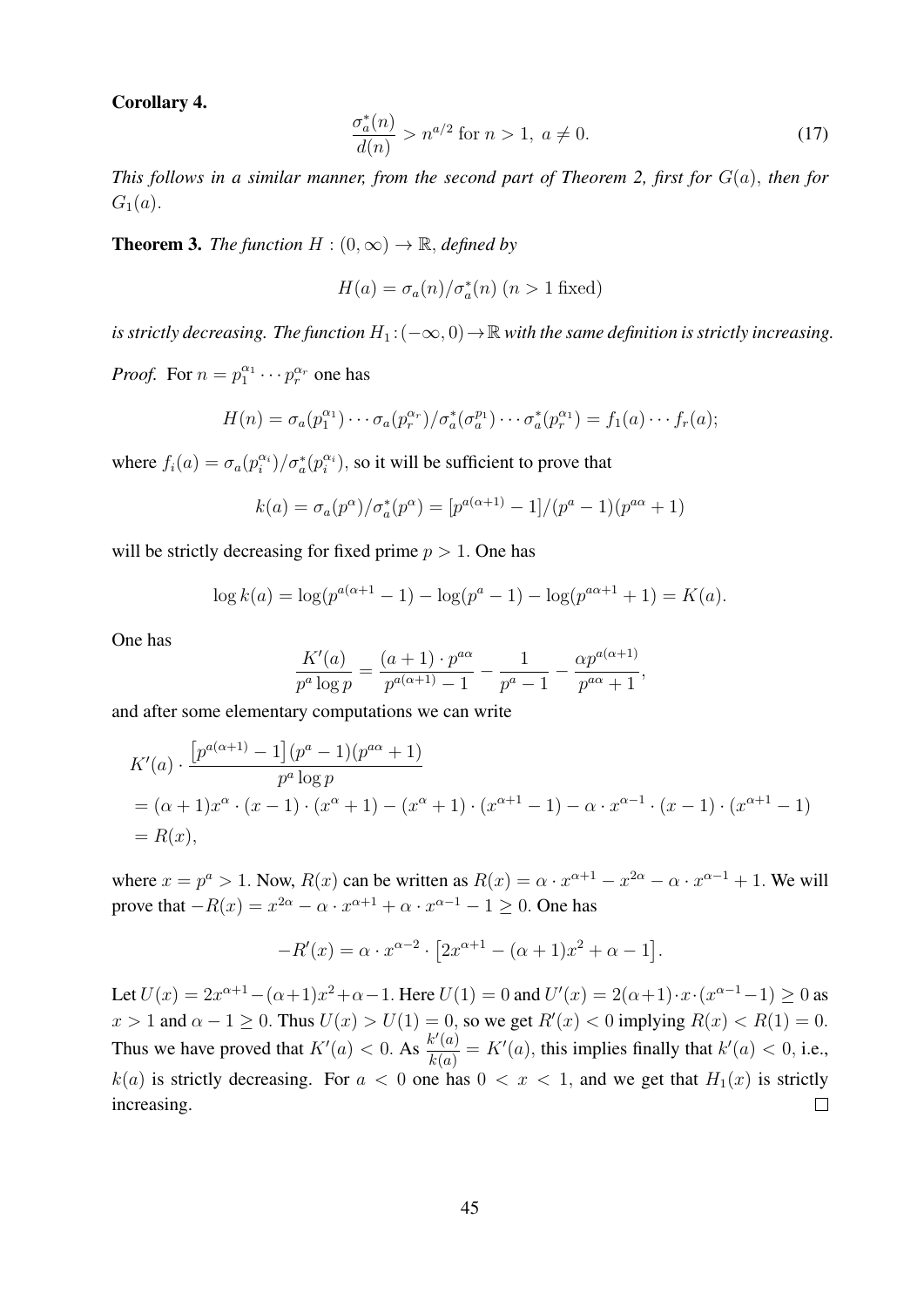**Corollary 5.** *For any*  $a \neq 0$  *one has* 

$$
\frac{\sigma_a(n)}{\sigma_a^*(n)} < \frac{d(n)}{d^*(n)}\tag{18}
$$

*Indeed, as*

$$
H(a) < \lim_{a \to 0+} H(a) = \frac{\alpha+1}{2},
$$

*by Theorem 3 we can write*

$$
\frac{\sigma_a(n)}{\sigma_a^*(n)} < \frac{\alpha_1+1}{2} \cdots \frac{\alpha_r+1}{2} = \frac{d(n)}{d^*(n)}.
$$

*From*  $H_1(a) < \lim_{a \to 0^-} H_1(a)$  *we get the same inequality.* 

**Remark 3.** *Inequality* (18) *extends* (8) *from positive integers* k *to all real numbers*  $a \neq 0$ . *Finally, in this context, we will prove:*

**Theorem 4.** *The function*  $T(a) : (0, \infty) \rightarrow \infty$ , *defined by* 

$$
T(a) = \frac{\sigma_a(n)}{\sigma_a^*(\gamma(n))},\tag{19}
$$

*(where*  $\gamma(n)$  *is the "core" of n*) *is strictly increasing. The function*  $T_1(a) : (-\infty, 0) \to \mathbb{R}$  *with the same definition is strictly decreasing.*

*Proof.* If  $n = p_1^{\alpha_1} \cdots p_1^{\alpha_r}$ , then  $\gamma(n) = p_1 \cdots p_r$ ; so  $\sigma_a^*(\gamma(n)) = (p_1^a + 1) \cdots (p_r^a + 1)$ . Thus, it will be sufficient to prove that the function  $z(a) = \sigma_a(p^{\alpha})/p^a + 1$  will be strictly increasing. As

$$
\log z(a) = \log(p^{a(\alpha+1)} - 1) - \log(p^a - 1) - \log(p^a + 1) = Z(a),
$$

one has

$$
Z'(a) = \frac{(\alpha + 1) \cdot p^{a(\alpha + 1)} \log p}{p^{a(\alpha + 1)} - 1} - \frac{p^a \log p}{p^a - 1} - \frac{p^a \log p}{p^a + 1},
$$

and after some elementary computations (which we omit here) we can find that

$$
\frac{(p^{a(\alpha+1)}-1)(p^a-1)(p^a+1)Z'(a)}{\log p} = x^2 \cdot [(\alpha-1) \cdot x^{\alpha+1} - (\alpha+1) \cdot x^{\alpha-1} + 2],
$$

where  $x = p^{\alpha} > 1$ . Let  $q(x) = (\alpha - 1) \cdot x^{\alpha+1} - (\alpha + 1)x^{\alpha-1} + 2$ . We have  $q(1) = 0$  and  $q'(x) = (\alpha^2 - 1) \cdot x^{\alpha - 2} \cdot (x^2 - 1) \ge 0$  as  $x > 1$  and  $\alpha \ge 1$ . Thus  $q(x) > q(1) = 0$  and this yields  $Z'(a) > 0$ , so  $z(a)$  will be strictly increasing. For  $a < 0$  we have  $0 < x < 1$ , and we get that  $T_1(a)$  is strictly decreasing.  $\Box$ 

**Corollary 6.** *For any*  $a \neq 0$  *and*  $n > 1$  *one has* 

$$
\frac{d(n)}{d^*(n)} < \frac{\sigma_a(n)}{\sigma_a^*(\gamma(n))}.\tag{20}
$$

*This follows by*

$$
\lim_{a \to 0} T(a) = \frac{d(n)}{d^*(a)}
$$

*and Theorem 4.*

Remark 4. *Inequality* (20) *offers a counterpart to* (18)*.*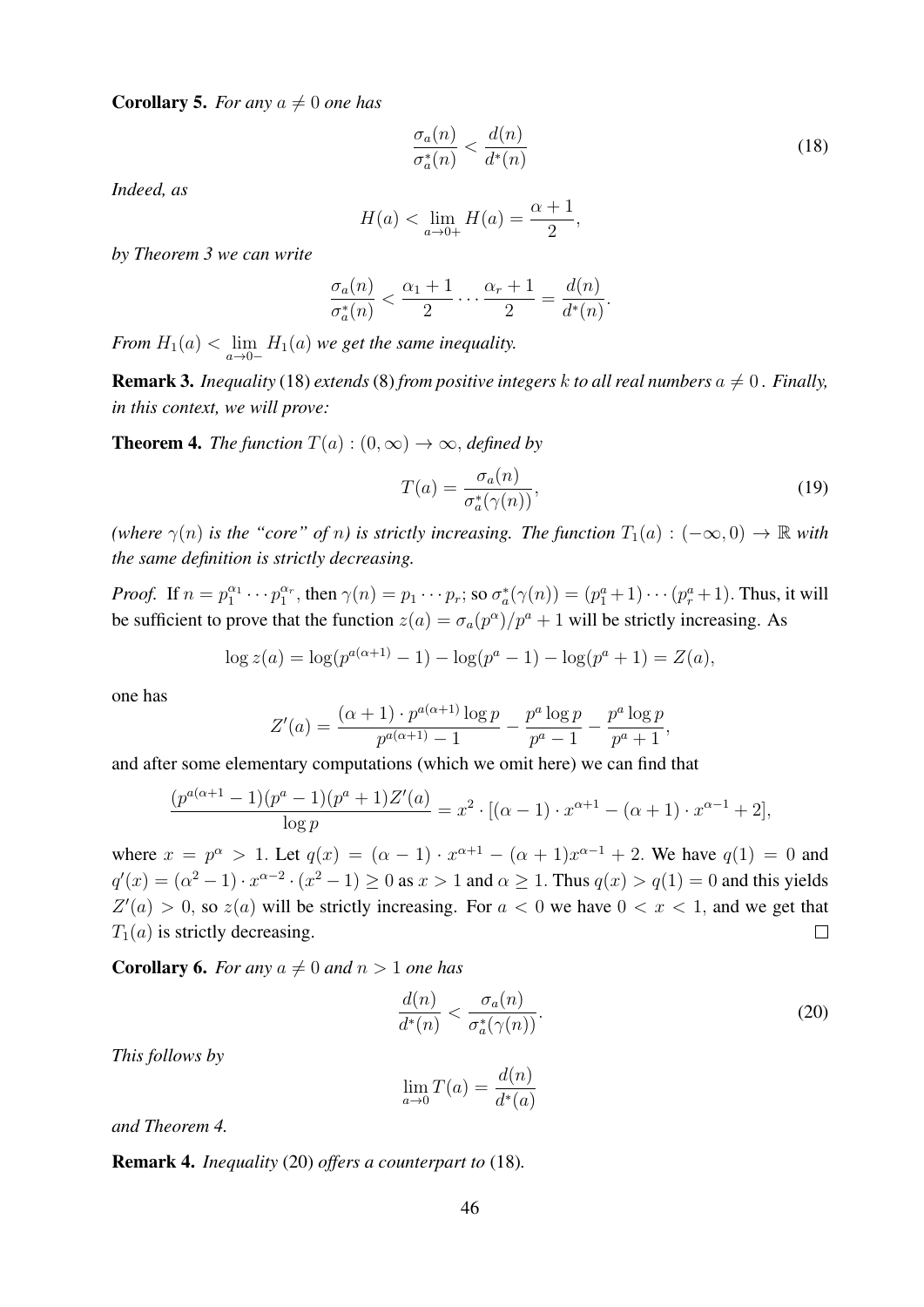## 3 Applications of other inequalities for sums

The classical Chebyshev inequality (see [1]) states that if  $(x_i)$  and  $(y_i)$   $(i = 1, 2, \ldots, r)$  are two sequences with the same (reversed) type of monotonicity, then

$$
\frac{x_1y_1 + \dots + x_ry_r}{r} \geq \frac{x_1 + \dots + x_r}{r} \dots \frac{y_1 + \dots + y_r}{r}.
$$
\n(21)

Letting  $x_i = d_i^a$ ,  $y_i = d_i^b$ , where  $1 = d_1 < d_2 < \cdots < d_r = n$  are all divisors of n, we get the following:

$$
d(n) \cdot \sigma_{a+b}(n) \ge \sigma_a(n)\sigma_b(n) \quad \text{for } a \cdot b \ge 0,
$$
\n<sup>(22)</sup>

$$
d(n) \cdot \sigma_{a+b}(n) \le \sigma_a(n)\sigma_b(n) \quad \text{for } a \cdot b \le 0.
$$
 (23)

Indeed, for  $a \cdot b \ge 0$ , the sequences  $(d_i^a)$  and  $(d_i^b)$  will have the same type of monotonicity, and for  $a \cdot b \leq 0$ , the reversed one.

From the left-hand side of (12), combined with (23), we get:

$$
\left[\sigma_{(a+b)/2}(n)\right]^2 \le \sigma_a(n)\sigma_b(n) \le d(n) \cdot \sigma_{a+b} \quad \text{for } a \cdot b \ge 0. \tag{24}
$$

Particularly, by letting  $\frac{a+b}{2} = c$ , the weakest part of (24) offers  $(\sigma_c(n))^2 \leq d(n)\sigma_{2c}(n)$ , which is the right-hand side of (13). Thus, (24) offers an improvement of right-hand side of (13) for  $a \cdot b > 0$ .

The Milne's inequality (see [1,4]) states that if  $(x_i)$  and  $(y_i)$  are positive r-tuples, then

$$
\sum_{i=1}^{r} (x_i + y_i) \cdot \sum_{i=1}^{r} \frac{x_i y_i}{x_i + y_i} \le \sum_{i=1}^{r} x_i \cdot \sum_{i=1}^{r} y_i
$$
\n(25)

with equality if and only if  $(x_i)$  and  $(y_i)$  are proportional.

Apply now the Cauchy–Bunyakovsky inequality (11) for  $x_i = \sqrt{a_i^2 + b_i^2}$ ,  $y_i = \frac{a_i b_i}{\sqrt{a_i^2 + b_i^2}}$  $a_i^2 + b_i^2$ . We get

$$
\left(\sum_{i=1}^{r} a_i b_i\right)^2 \le \sum_{i=1}^{r} (a_i^2 + b_i^2) \cdot \sum_{i=1}^{r} \frac{a_i^2 b_i^2}{a_i^2 + b_i^2}.
$$
\n(26)

Now, Milne's inequality (25) applied for  $x_i = a_i^2$ ,  $y_i = b_i^2$  and combined with (26) gives

$$
\left(\sum_{i=1}^{r} a_i b_i\right)^2 \le \sum_{i=1}^{r} (a_i^2 + b_i^2) \cdot \sum_{i=1}^{r} \frac{a_i^2 b_i^2}{a_i^2 + b_i^2} \le \left(\sum_{i=1}^{r} a_i^2\right) \left(\sum_{i=1}^{r} b_i^2\right)
$$
\n(27)

where  $a_i, b_i$  are real numbers and  $a_i^2 + b_i^2 \neq 0$ . This is in fact a refinement of Cauchy–Bunyakovsky inequality. Let now  $a_i = d_i^{a/2}$  $a^{(2)}_i, b_i = d^{b/2}_i$  $i^{0/2}$ , where  $1 = d_1 < d_2 < \cdots < d_r = n$  are the distinct divisors of *n*. We get the following refinement of the left-hand side of  $(12)$ :

$$
\left(\sigma_{(a+b)/2}(n)\right)^2 \le A(a,b,n) \le \sigma_a(n) \cdot \sigma_b(n),\tag{28}
$$

where

$$
A(a,b,n) = (\sigma(a) + \sigma(b)) \cdot \sum_{d|n} \frac{d^{a+b}}{d^a + d^b}.
$$

The Pólya–Szegő inequality (see [1]) states that if  $0 < a \leq x_i \leq A$  and  $0 < b \leq y_i \leq B$  $(i = 1, 2, \ldots, r).$